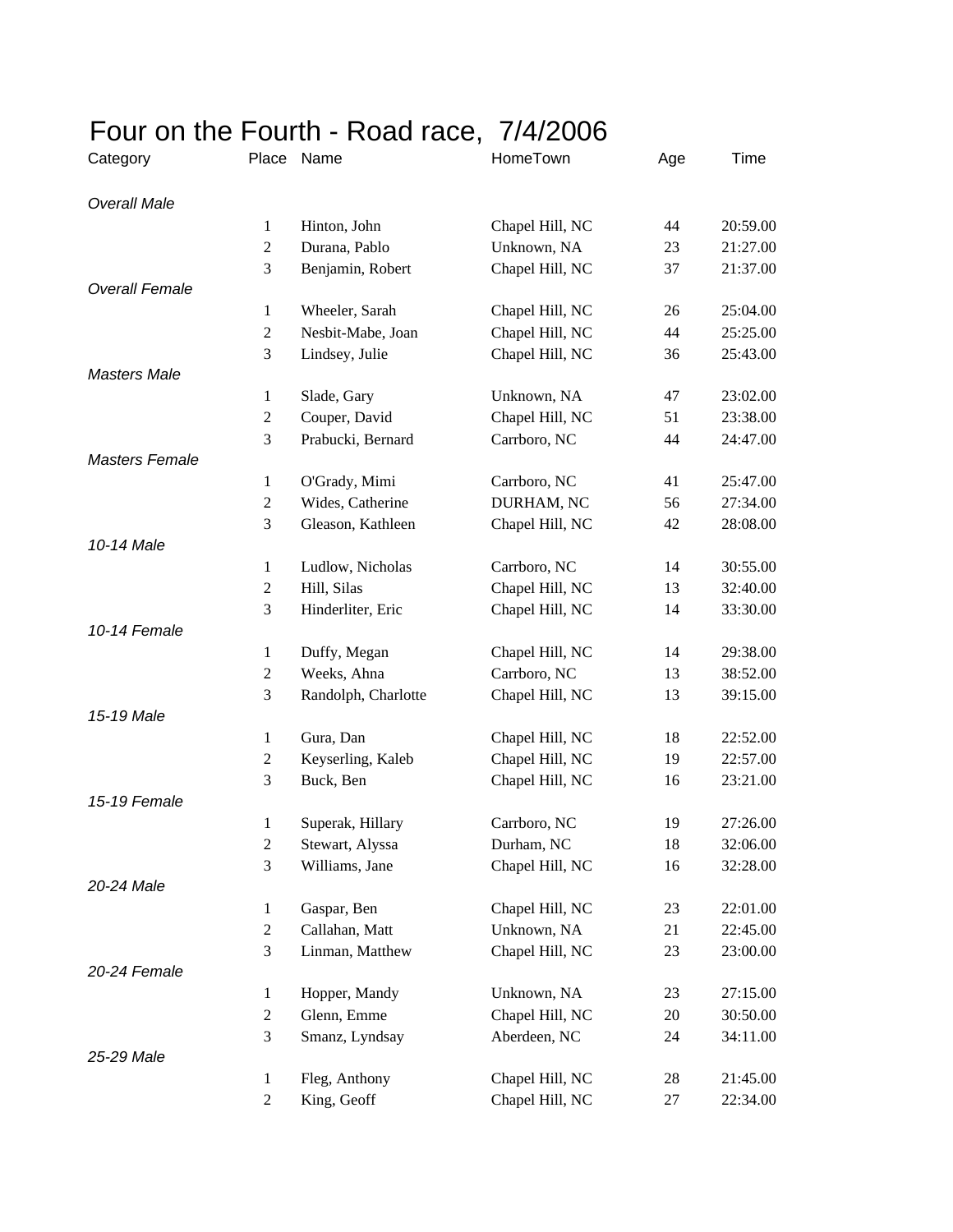|              | 3              | Merkofer, Euen       | Chapel Hill, NC | 26 | 24:17.00 |
|--------------|----------------|----------------------|-----------------|----|----------|
| 25-29 Female |                |                      |                 |    |          |
|              | $\mathbf{1}$   | Gill, Mary           | Oxford, NC      | 26 | 27:17.00 |
|              | $\overline{c}$ | Hoelzer, Martha      | Unknown, NA     | 28 | 28:20.00 |
|              | 3              | Jania, Leigh         | Durham, NC      | 28 | 29:41.00 |
| 30-34 Male   |                |                      |                 |    |          |
|              | $\mathbf{1}$   | Page, Jason          | Carrboro, NC    | 32 | 21:56.00 |
|              | $\overline{2}$ | Mabe, Dave           | Chapel Hill, NC | 31 | 21:56.00 |
|              | 3              | linney, george       | Durham, NC      | 31 | 23:27.00 |
| 30-34 Female |                |                      |                 |    |          |
|              | $\mathbf{1}$   | Blatti, Caroline     | Chapel Hill, NC | 32 | 25:47.00 |
|              | $\overline{c}$ | Hallenbeck, Sarah    | Chapel Hill, NC | 30 | 27:06.00 |
|              | 3              | Rountree, Sage       | Chapel Hill, NC | 33 | 29:02.00 |
| 35-39 Male   |                |                      |                 |    |          |
|              | $\mathbf{1}$   | Sawyer, Simon        | Chapel Hill, NC | 39 | 24:31.00 |
|              | $\overline{c}$ | Chrest, David        | CARY, NC        | 36 | 27:20.00 |
|              | 3              | Bocko, Alan          | Chapel Hill, NC | 39 | 27:31.00 |
| 35-39 Female |                |                      |                 |    |          |
|              | $\mathbf{1}$   | Certain, Kim         | Chapel Hill, NC | 38 | 27:21.00 |
|              | $\overline{c}$ | Fawzi, Rhonda        | Cary, NC        | 37 | 29:52.00 |
|              | 3              | Mead, Nicole         | Chapel Hill, NC | 39 | 31:30.00 |
| 40-44 Male   |                |                      |                 |    |          |
|              | $\mathbf{1}$   | Kern, Robert         | Chapel Hill, NC | 43 | 26:17.00 |
|              | $\overline{2}$ | Moody, Robert        | Unknown, NA     | 43 | 28:38.00 |
|              | 3              | Herman-Giddens, Greg | Pittsboro, NC   | 44 | 28:54.00 |
| 40-44 Female |                |                      |                 |    |          |
|              | $\mathbf{1}$   | Kinyamu, Harriet     | Durham, NC      | 41 | 32:23.00 |
|              | $\overline{c}$ | Hale, Amanda         | Carrboro, NC    | 40 | 34:28.00 |
|              | 3              | Van Ark, Gwen        | Chapel Hill, NC | 42 | 34:41.00 |
| 45-49 Male   |                |                      |                 |    |          |
|              | $\mathbf{1}$   | Leone, Peter         | Chapel Hill, NC | 48 | 26:24.00 |
|              | $\overline{2}$ | Paul, Eric           | Unknown, NA     | 48 | 26:35.00 |
|              | 3              | Hoerger, Tom         | Chapel Hill, NC | 47 | 27:40.00 |
| 45-49 Female |                |                      |                 |    |          |
|              | $\mathbf{1}$   | Hinderliter, Judy    | Chapel Hill, NC | 49 | 31:36.00 |
|              | $\overline{c}$ | Helton, Margaret     | Carrboro, NC    | 45 | 34:29.00 |
|              | 3              | Mullis, Robin        | Carrboro, NC    | 48 | 34:43.00 |
| 50-54 Male   |                |                      |                 |    |          |
|              | $\mathbf{1}$   | Astrachan, Owen      | Chapel Hill, NC | 50 | 25:28.00 |
|              | $\mathbf{2}$   | Ganzi, John          | Chapel Hill, NC | 52 | 27:22.00 |
|              | 3              | Thompson, Steve      | Chapel Hill, NC | 50 | 27:59.00 |
| 50-54 Female |                |                      |                 |    |          |
|              | $\mathbf{1}$   | Slydel, Irene        | Chapel Hill, NC | 50 | 31:29.00 |
|              | $\mathbf{2}$   | Ivins, Sally         | Carrboro, NC    | 50 | 32:27.00 |
|              | 3              | Boone, Joan          | Efland, NC      | 53 | 35:38.00 |
| 55-59 Male   |                |                      |                 |    |          |
|              | $\mathbf{1}$   | Vann, William        | Chapel Hill, NC | 58 | 29:28.00 |
|              |                |                      |                 |    |          |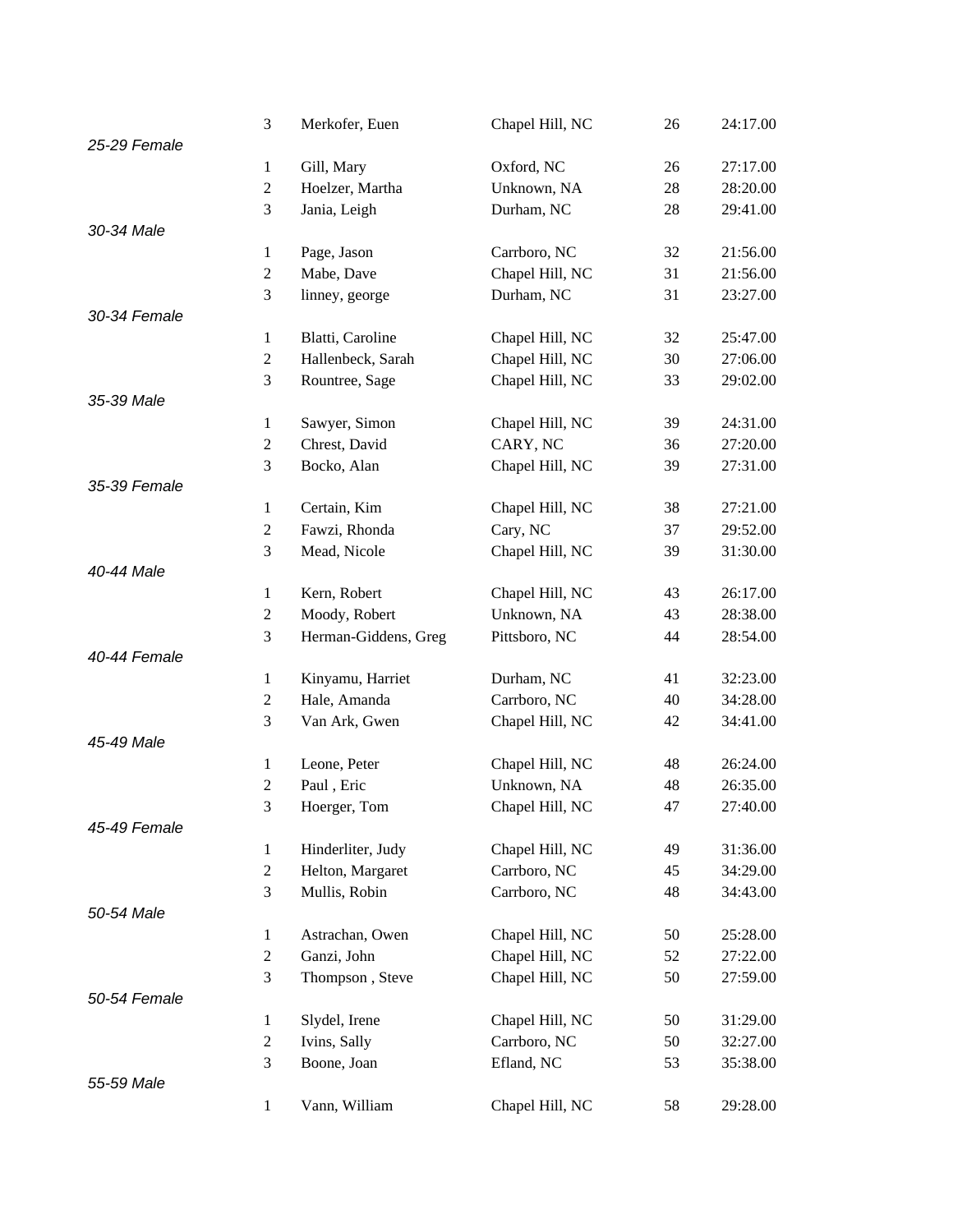|                   | 2 | Huber, Andy       | Chapel Hill, NC  | 56 | 31:59.00 |
|-------------------|---|-------------------|------------------|----|----------|
|                   | 3 | Mitchell, Roger   | Carrboro, NC     | 56 | 33:00.00 |
| 55-59 Female      |   |                   |                  |    |          |
|                   | 1 | Deal, Delaine     | Durham, NC       | 55 | 40:25.00 |
|                   | 2 | Stasz, Bird       | Hillsborough, NC | 57 | 40:38.00 |
|                   | 3 | Landen, Jane      | Mebane, NC       | 59 | 40:44.00 |
| 60-69 Female      |   |                   |                  |    |          |
|                   | 1 | Whitmore, Sarah   | Chapel Hill, NC  | 60 | 37:46.00 |
|                   | 2 | Prokopetz, Sandra | Chapel Hill, NC  | 61 | 45:07.00 |
|                   | 3 | Campbell, Supatra | Chapel Hill, NC  | 69 | 52:28.00 |
| 60-69 Male        |   |                   |                  |    |          |
|                   | 1 | Murphy, Dan       | Unknown, NA      | 64 | 31:11.00 |
|                   | 2 | Darrow, Tim       | Carrboro, NC     | 60 | 36:17.00 |
|                   | 3 | Fisher, Tom       | Carrboro, NC     | 60 | 36:34.00 |
| 70 and Above Male |   |                   |                  |    |          |
|                   | 1 | Lauterborn, Bob   | Chapel Hill, NC  | 70 | 35:32.00 |
|                   | 2 | Schoonard, Jim    | Pittsboro, NC    | 74 | 37:38.00 |
|                   | 3 | Powers, Bill      | Chapel Hill, NC  | 71 | 42:58.00 |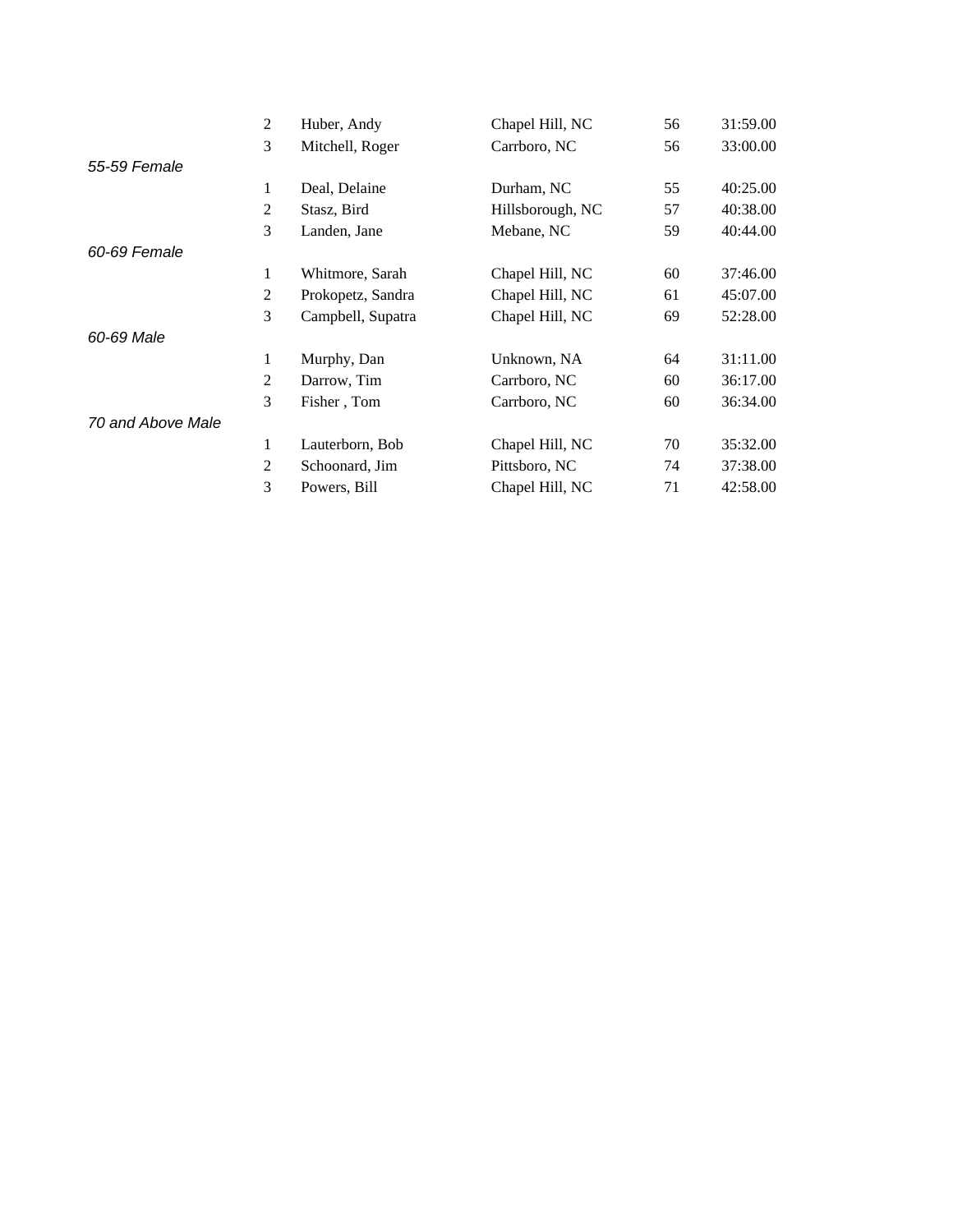## **OfficialPlace**

| $\mathbf{1}$<br>$\overline{\mathbf{c}}$<br>3 |  |  |
|----------------------------------------------|--|--|
| 22<br>24<br>27                               |  |  |
| 13<br>17<br>21                               |  |  |
| 29<br>43<br>50                               |  |  |
| 90<br>120<br>135                             |  |  |
| 73<br>237<br>245                             |  |  |
| 10<br>11<br>14                               |  |  |
| 41<br>111<br>117                             |  |  |
| $\boldsymbol{7}$<br>9<br>12                  |  |  |
| 35<br>88<br>148                              |  |  |
| $\overline{\mathcal{L}}$                     |  |  |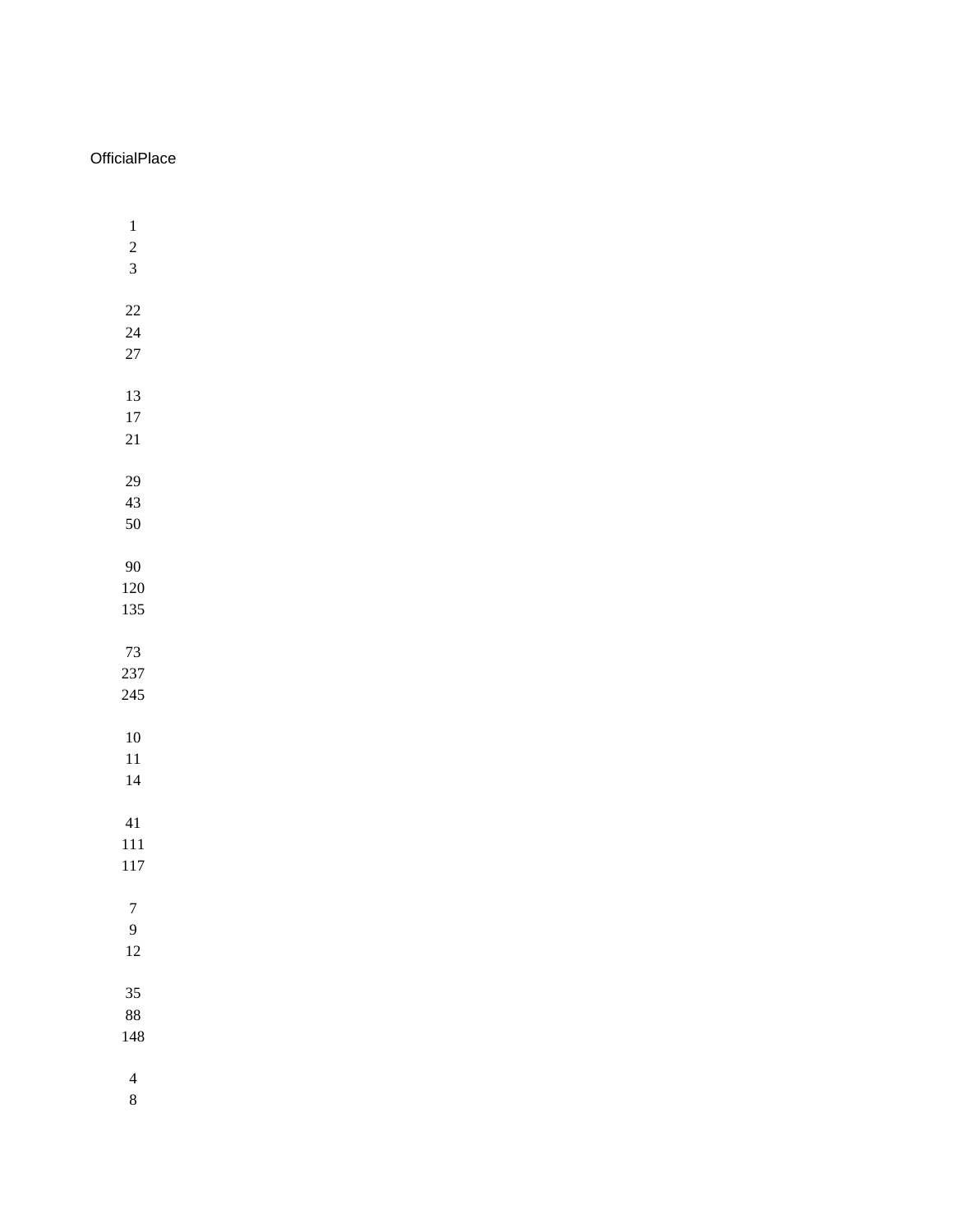| $19\,$       |  |  |  |
|--------------|--|--|--|
| $36\,$       |  |  |  |
| 52           |  |  |  |
| $75\,$       |  |  |  |
|              |  |  |  |
| $\sqrt{5}$   |  |  |  |
| $\sqrt{6}$   |  |  |  |
| 15           |  |  |  |
|              |  |  |  |
| $28\,$<br>34 |  |  |  |
| $62\,$       |  |  |  |
|              |  |  |  |
| $20\,$       |  |  |  |
| 37           |  |  |  |
| $42\,$       |  |  |  |
|              |  |  |  |
| $38\,$       |  |  |  |
| 78           |  |  |  |
| 103          |  |  |  |
| $30\,$       |  |  |  |
| 56           |  |  |  |
| 58           |  |  |  |
|              |  |  |  |
| 115          |  |  |  |
| 156<br>162   |  |  |  |
|              |  |  |  |
| 31           |  |  |  |
| 33           |  |  |  |
| $\sqrt{44}$  |  |  |  |
|              |  |  |  |
| 106<br>157   |  |  |  |
| 163          |  |  |  |
|              |  |  |  |
| $25\,$       |  |  |  |
| 39           |  |  |  |
| $46\,$       |  |  |  |
| 102          |  |  |  |
| 116          |  |  |  |
| 186          |  |  |  |
|              |  |  |  |
| 67           |  |  |  |